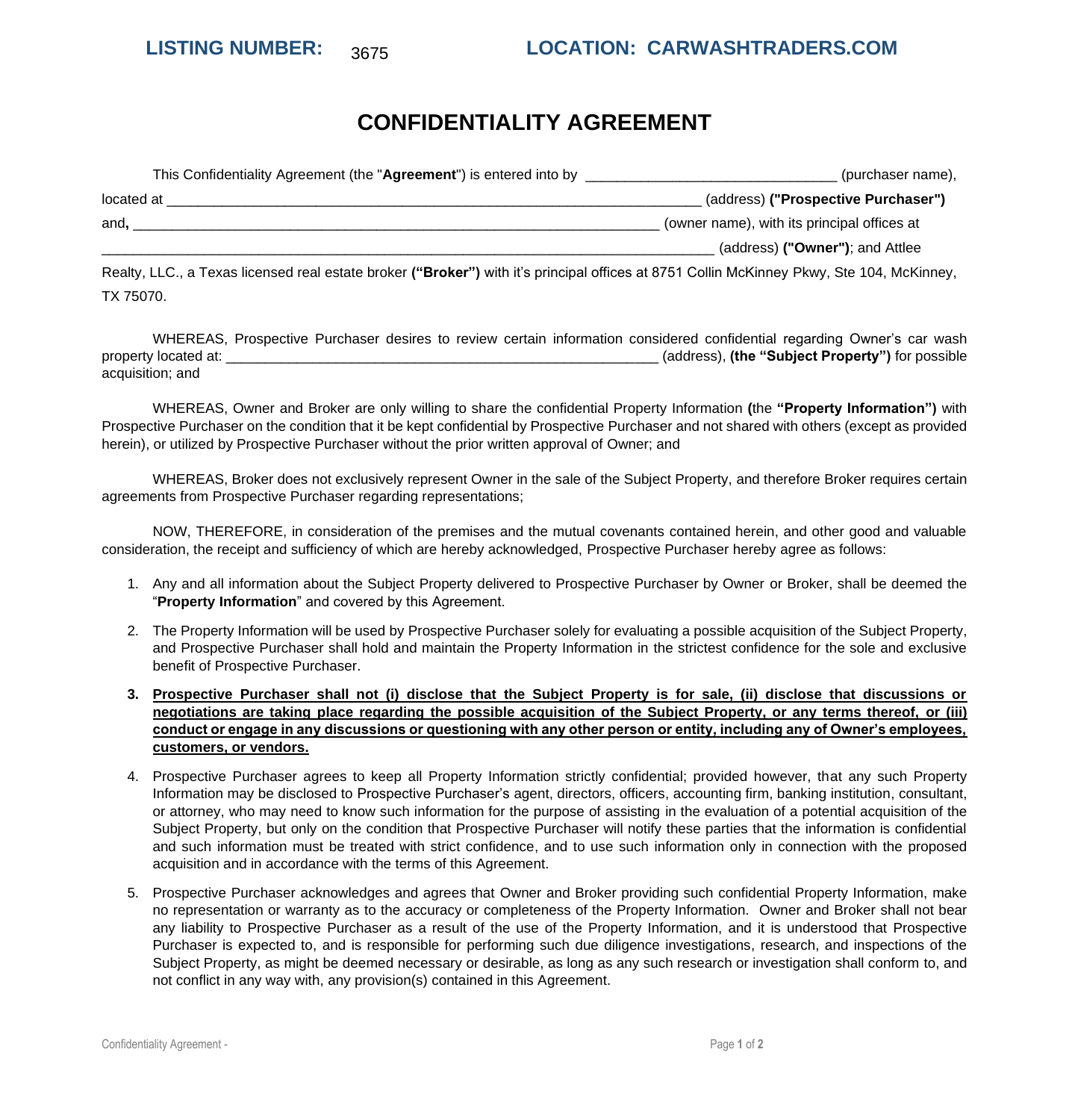- **6. Broker Provisions:** 
	- **a. Prospective Purchaser agrees that the Subject Property has been introduced to Prospective Purchaser by Broker, and Prospective Purchaser agrees that Broker will act as (i)** ☒ **BUYER'S AGENT for Prospective Purchaser, or (ii)** ☐ **an intermediary between Owner and Prospective Purchaser, except that, in either case, Broker will only seek to obtain any commissions or fees from the Owner. Prospective Purchaser agrees to work exclusively through Broker in presentation of any offer, purchase, or lease ('Transaction") of the Subject Property. This includes any Transaction by Prospective Purchaser, or any related person or entity of Prospective Purchaser.**
	- b. **TREC Notice: As required by the Texas Real Estate Commission, Buyer acknowledges that Broker has provided Buyer with a copy of the "Information About Brokerage Services" form.**
- 7. Prospective Purchaser acknowledges receipt of The provisions of this Agreement shall survive the termination of this Agreement and Prospective Purchaser's duty to hold the Property Information in confidence shall remain in effect until the Property Information no longer qualifies as a trade secret or until Owner sends written notice releasing Prospective Purchaser from this Agreement, or until the date that is 3 years after the date that this document is signed by Prospective Purchaser, whichever occurs first.
- 8. Upon termination of Prospective Purchaser's negotiations or business relationship with Owner, Prospective Purchaser shall immediately cease to use the Property Information and shall return or destroy all copies thereof.
- 9. Prospective Purchaser shall indemnify and hold Owner and Broker harmless from any and all damages and expenses, including, but not limited to, court costs and attorneys' fees, that Owner may sustain as a result of Prospective Purchaser's use or disclosure of the Property Information other than as expressly permitted in this Agreement, or as a result of Owner's and/or Broker's enforcement of its rights under this Agreement. Prospective Purchaser recognizes that Owner is only making the Property Information known to Prospective Purchaser for the purpose of permitting Prospective Purchaser to evaluate the Subject Property and for no other use.
- 10. This Agreement shall be governed under the laws of the State of Texas. Venue for any cause of action arising out of this Agreement shall lie exclusively in the courts of Collin County, Texas.
- 11. Prospective Purchaser acknowledges that it has had the opportunity to read and discuss this Agreement with its advisors and understands this Agreement and its importance.

Agreed and accepted this \_\_\_\_\_\_\_\_\_ day of \_\_\_\_\_\_\_\_\_\_\_\_\_\_\_\_\_\_\_\_\_\_, \_\_\_\_\_\_\_\_\_\_.

\_\_\_\_\_\_\_\_\_\_\_\_\_\_\_\_\_\_\_\_\_\_\_\_\_\_\_\_\_\_\_\_\_\_\_\_\_\_\_\_\_\_\_\_

\_\_\_\_\_\_\_\_\_\_\_\_\_\_\_\_\_\_\_\_\_\_\_\_\_\_\_\_\_\_\_\_\_\_\_\_\_\_\_\_\_\_\_\_

\_\_\_\_\_\_\_\_\_\_\_\_\_\_\_\_\_\_\_\_\_\_\_\_\_\_\_\_\_\_\_\_\_\_\_\_\_\_\_\_\_\_\_\_

\_\_\_\_\_\_\_\_\_\_\_\_\_\_\_\_\_\_\_\_\_\_\_\_\_\_\_\_\_\_\_\_\_\_\_\_\_\_\_\_\_\_\_\_

**PROSPECTIVE PURCHASER:**

**Signature** 

Printed Name

**EMAIL THIS FORM TO:** 

**[carwashes@attleerealty.com](mailto:carwashes@attleerealty.com)**

## **OR FAX TO: (214) 310-5118**

**C/O Attlee Realty, LLC.**

\_\_\_\_\_\_\_\_\_\_\_\_\_\_\_\_\_\_\_\_\_\_\_\_\_\_\_\_\_\_\_\_\_\_\_\_\_\_\_\_\_\_\_\_ Phone

**Company** 

Email